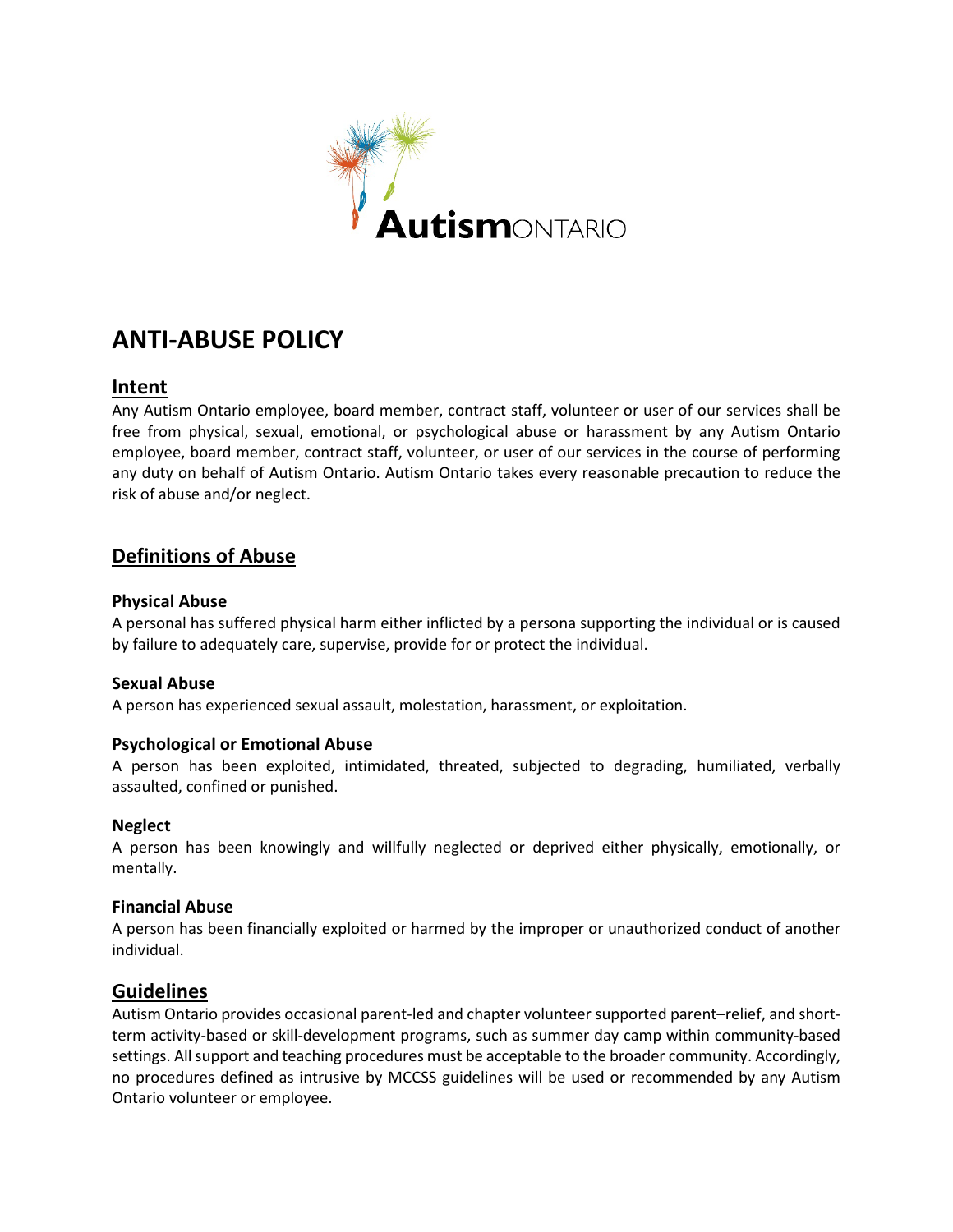Although Autism Ontario is not bound by the Ministry of Children Community and Social Services regulations regarding intrusive procedures, their definitions are useful in understanding the use of behavioural services that are considered intrusive as per CYFSA (Child Youth and Family Services Act). An intrusive procedure is defined as an action or series of actions resulting in the restriction of freedom of movement, or reduction of visual, auditory, or physical stimulation, or pain, or discomfort, or the risk of pain or discomfort.  Such action is designed to affect a specific behaviour identified as impairing the child or causing them to suffer and is employed with the goal of modifying or controlling the behaviour(s). Furthermore, those procedures identified as potentially intrusive or conditionally intrusive will not be used in any circumstances that are not naturally occurring and appropriate within the community context.  

# **Preventing Abuse**

- 1. To prevent abuse and neglect, Autism Ontario requires all prospective employees and volunteers to have a Vulnerable Sector Police Check completed prior to hiring or starting to volunteer.  The Vulnerable Sector Police Check must have no issues flagged and be repeated every three years.
- 2. Autism Ontario also provides information to staff/volunteers at time of hire/volunteering on our Anti-Abuse Policy, aimed at prevention, reporting and eradication of abuse.
- 3. All volunteers must complete Autism Ontario's Volunteer Application Form.  This information may be used by Autism Ontario employees or volunteers responsible for the program to which the volunteer is assigned, for the purpose of contacting that individual, designating payment for expenses, or matching volunteer skills to volunteer opportunities.
- 4. Whenever Autism Ontario advertises a recreational or social activity specifically provided to families and their children, promotional advertising should indicate that childcare, for minors or dependent adult children with ASD, during the event is the responsibility of the child's parent, legal guardian, or parent designate.
- 5. The following information is gathered on any child or dependent adult and their family who is voluntarily participating in an Autism Ontario-sponsored program. Information will only be gathered as it relates to the specific program in which the child participates. This information is kept in a secure location indefinitely. Sharing of this documentation with other organizations is solely at the discretion of the parents, and not the responsibility of Autism Ontario staff or volunteers.
	- a) Parents' and children's full names, address, phone numbers for home and work, and email if appropriate.
	- b) For the participating child or dependent adult: DOB, other medical conditions (such as epilepsy), current medications and possible side effects, allergies, food sensitivities, or dietary restrictions; a brief profile of child's strengths and abilities, methods of expressive and receptive communication, sensory sensitivities, common patterns of behaviour relevant to the program in which the child will be participating, and any uncommon or unusual behaviours that may be exhibited by the child (such as running or other responses consistent with heightened anxiety in the child).
	- c) A copy of a parent-approved plans of support for contract staff or designated volunteers to assist with their child's self-help skills, such as toileting, or bathroom hygiene procedures, safety, dressing, mealtime, and/or hand-over-hand assistance where required for voluntary participation in group activities.
- 6. Children's or dependent adult program policies:
	- a) At least two adults must be present for all programs where parents have consented to programs for their children when they as parents are not present.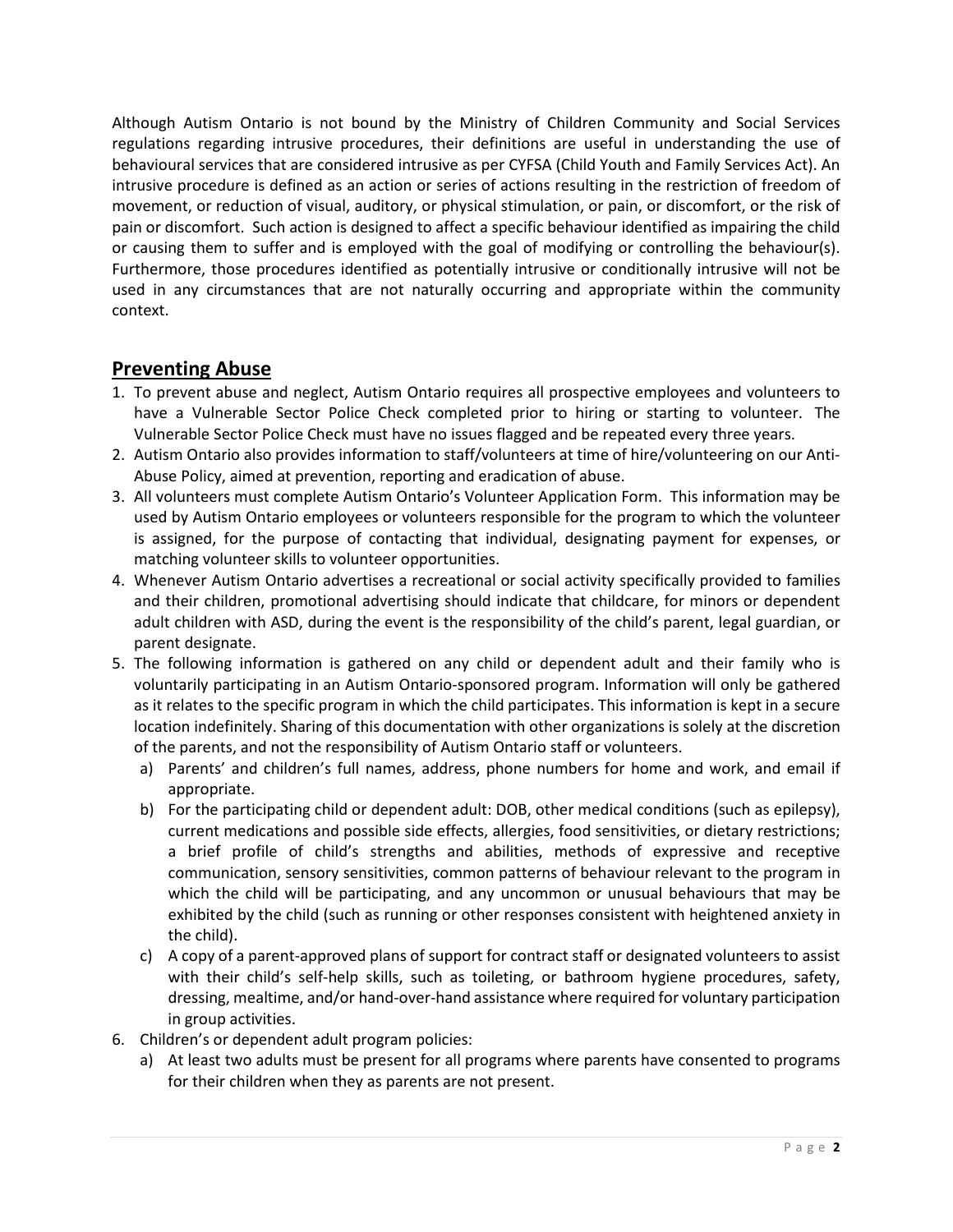- b) Minors may volunteer for service provided an adult is present. Minors may not care for children without adult supervision.
- c) Only adults may assist children or dependent adults with bathroom needs. For individuals who do not require assistance in the bathroom, the adult must remain outside the bathroom. For children who require assistance, the adult must leave the door ajar while assisting the child.
- d) Children and dependent adults may not be removed from the designated program area by contract staff or volunteers, except for reasons such as bathroom use or in case of illness.
- e) This policy will be posted on our website and is available in printed form upon request.

# **Abuse Prevention Related to Other Community Groups**

- 1. Autism Ontario will obtain a copy of other organization or service provider's abuse prevention policy(ies) and procedures prior to Autism Ontario's advertisement of its partnership or endorsement of a local community program where service which involves the direct instruction or supervision of a child under the age of 16 or dependent person with ASD, in the absence of that child's legal guardian or parent.
- 2. Any non-Autism Ontario community program that Autism Ontario enters into a contractual agreement for services, such as camp, or skills group training event, must be provided with a copy of Autism Ontario's abuse policy.
- 3. This policy will be posted on our website and is available in printed format upon request.

# **Reporting Abuse and/or Neglect**

Autism Ontario recognizes that abuse and neglect can have serious and even lethal consequences. Behaviours such as physical abuse, sexual abuse, emotional and psychological intimidation, and neglect can be disruptive and harmful to the victim.  

#### **Users of Services or Volunteers**

- Any client of Autism Ontario may come forward and report an act of abuse or neglect that they have experienced or witnessed.
- Autism Ontario will ensure that they are protected from any reprisal or negative action resulting from the report.
- Autism Ontario will thoroughly investigate all claims / reports of abuse and/or neglect.

#### **Employees**

As an employee of Autism Ontario, you have the following responsibilities to our workplace: 

- We trust that all our employees will help us eliminate the threat of abuse and/or neglect from our workplace.
- All employees are responsible for preventing and reporting acts of abuse and/or neglect.
- If you witness any action related to abuse and/or neglect in the workplace, you must immediately report the incident to a member of Management.

#### **Manager's and Management's Role**

- Management is responsible for creating and maintaining a safe and healthy workplace free from abuse and/or neglect.
- Managers must be sensitive to the climate in the workplace and address potential problems before those problems become serious.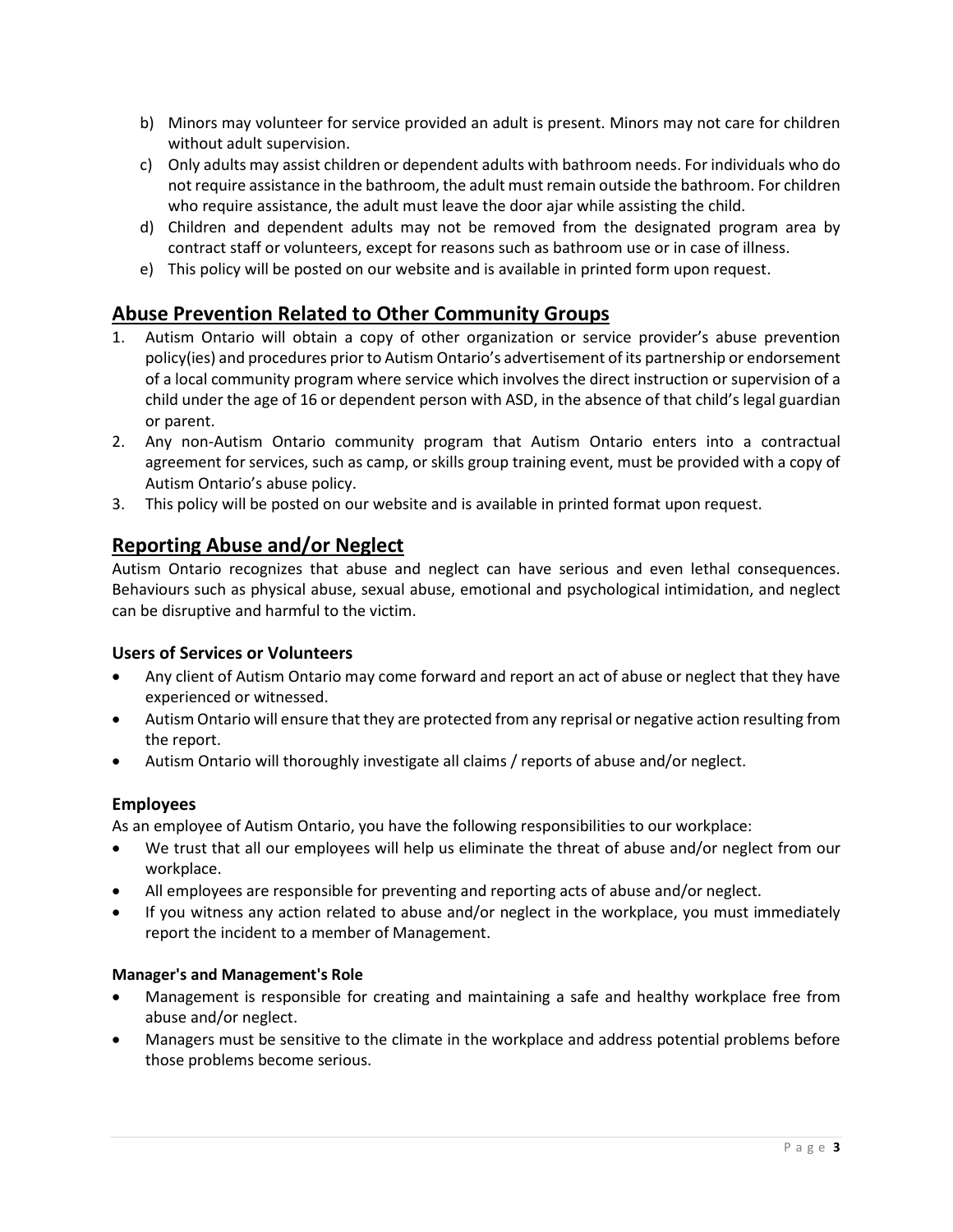- If a manager becomes aware of abuse and/or neglect in the workplace and chooses to ignore it, that Manager and the Organization risk being named co-respondent in a complaint and may be found liable in legal proceedings brought about by the complainant and/ or government representatives.
- Support the complainant without prejudging the situation.
- Work with the complainant and document the action(s) and have them sign and date an official complaint.

Autism Ontario will immediately report to the Police, the Children's Aid Society, and the parent of the child, every suspected, alleged, witnessed, or confirmed incident of abuse or neglect regardless of who did the abusing, or caused the neglect if the victim is a child. 

Autism Ontario will ensure that the child's legal guardian(s) are immediately notified of the results of the investigation if the victim is a child. 

# **Investigation of Abuse or Neglect**

Autism Ontario management will follow the investigation process outlined below: 

#### **Obtain a Description of the Incident / Claim**

- Listen to the victim or witness and ensure that they provide a full account of the incident(s).
- Ensure that you treat the matter seriously, using a professional manner and avoid discounting their difficulties in coming forward and telling the story.
- Contact the organization legal department where it appears that the situation may require legal action.
- Obtain a written, signed and dated statement from the claimant.
- Inform them that they may wish to file a complaint with the authorities.
- Immediately report to the Police, the child's legal guardian(s), and Children's Aid Society if the victim is a child every suspected, alleged, witnessed, or confirmed incident of abuse or neglect regardless of who did the abusing, or caused the neglect.

#### **Conduct an Investigation into the Incident / Claim**

- Conduct your investigation immediately after learning of the complaint.
- Ensure that the investigation remains confidential, and that all information gathered remains confidential. Information should be shared only where necessary, and with appropriate parties (who must also be informed of the need for confidentiality).
- Investigate all claims seriously.
- Document all information appropriately.
- Contact the authorities where appropriate.

#### **Interviewing the Complainant**

- Obtain a full account of the incident, and document all details provided.
- Determine any potential pattern involved, or if the incident was a singular occurrence.
- Determine if the incident was influenced by any contextual factors.
- Identify any reporting relationships, or hierarchical structures that may have influenced the incident(s).
- Determine a timeline of events associated with the incident, and what the job duties of each party were at the time of the incident, and what their expected locations were.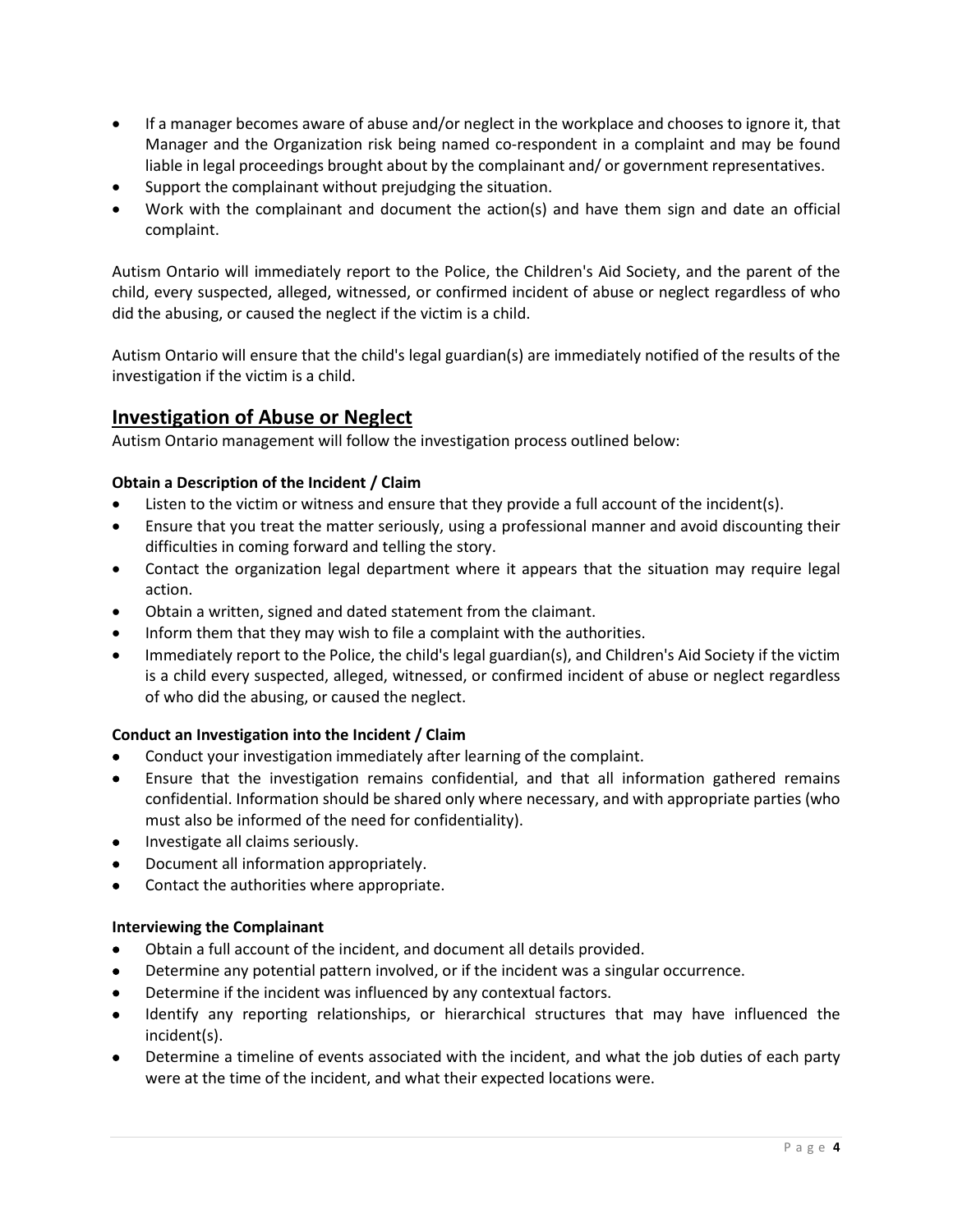- Examine the potential of a charge made under false pretenses, and any motivating factors that may be involved. Work to rule out these potential elements.
- Inform the complainant that a thorough investigation will take place.
- Obtain a written, signed and dated statement from the claimant.
- Ensure that the user of our services, board member, contract staff, volunteer or employee is free from retaliation as a result of their coming forward.

#### **Interviewing Witnesses**

- Obtain written, dated, and signed statements from any witnesses.
- Ensure that the witness is free from retaliation as a result of their coming forward.

#### **Resolve the Complaint**

- Where disciplinary action is required, determine the level of discipline based on the severity of the incident, previous action taken in similar circumstances, the employee's previous history, and the frequency.
- Review, revise and re-communicate organization policy on abuse and/or neglect.
- Place documentation of the complaint, investigation, rulings, discipline imposed, and any actions taken into confidential files.
- Follow up with the involved parties to provide details of the actions being taken in response to the findings of the investigation.
- Ensure that the child's guardian(s) are immediately notified of the results of the investigation if the victim is a child

# **Mandatory Reporting**

Any person who has reasonable grounds to suspect that any abuse or neglect has occurred or may occur must immediately report that suspicion and the information upon which the suspicion is based to management, and the authorities (Police and Children's Aid Society if the victim is a child).  

## **Whistle-Blowing Protection**

Autism Ontario offers protection against retaliation to any person who discloses information to Autism Ontario, the Police, or Children's Aid, or who gives evidence in legal proceedings. This protection is known as the "whistle-blowing" protection.  

Specifically, the whistle-blowing protection ensures that Autism Ontario and our staff will not retaliate against any person, whether by action or omission, or threaten to do so because anything has been reported regarding abuse and/or neglect.  

In addition, no person will encounter retaliation because evidence has been or may be given in a legal proceeding.  

Neither Autism Ontario or its staff will do anything that discourages, is aimed at discouraging or that has the effect of discouraging a person from doing anything mentioned above. Nor will Autism Ontario or its staff do anything to encourage a person to fail to do anything mentioned above.  

For the purposes of the whistle-blowing protection, "retaliation" includes, but is not limited to, disciplining, or dismissing an employee, board member, contract staff or volunteer, imposing a penalty upon any person, or intimidating, coercing, or harassing any person. A user of our services shall not be